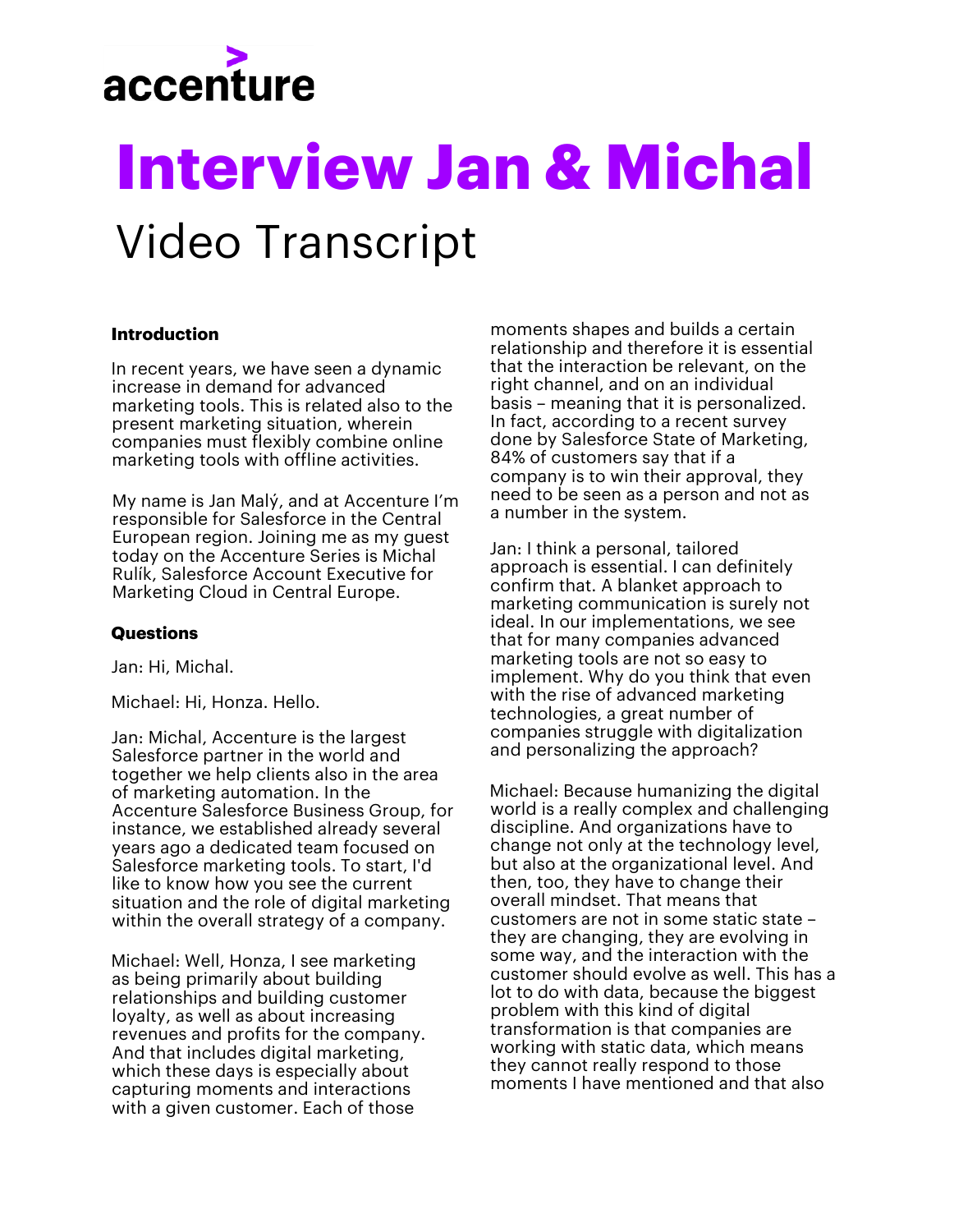## accenture

means they cannot adapt to the customer.

Jan: I think Salesforce is the ideal tool for unifying customer information, for providing a 360-degree view of the customer. Can you briefly describe, Michal, how your customers primarily use Salesforce Marketing Cloud?

Michael: In my experience, there are three main areas where companies use Salesforce Marketing Cloud. The first area is moving from one-to-many segmentation to personalized one-to-one, and that relates to unifying customer data and creating a single view of the customer. The second key area involves abandoning traditional product or channel campaigns and moving to what we call multichannel communication through automation. This means unifying communication channels and overall personalization in relation to the customer. And the last area, which I think is very interesting and is setting the whole digital marketing trend, is real-time communication with the customer. That means really responding to what the customer is doing right now. And real time means seconds, not hours or minutes.

Jan: Real-time interaction is definitely an interesting area. It's a priority topic for many of our clients to discuss, but I feel that they don't have the right technology tools for these activities. If you were to say which specific modules are important for the three very areas you have mentioned, which ones would they be?

Michael: For data consolidation and unification for the customer, and actually also for creating targeted segmentation, it is definitely Salesforce CDP, which is short for Salesforce Customer Data Platform. The other area of automating and consolidating channels into a single place is done using Journey Builder within Marketing Cloud. And for the last area, which is the real-time interaction with the customer and offering the best products,

services or any other action, it is Interaction Studio. A huge advantage of Salesforce is that it is a modular platform, meaning that the customer can choose what area to start with and then add on incrementally.

Jan: At Accenture, we are implementing advanced marketing tools for a number of industries – financial services, retail and fast-moving consumer goods, energy, and Telecommunications. Which industries do you think are right now most demanding Salesforce Marketing Cloud?

Michael: Due to the situation created by the pandemic, demand for marketing tools is strong basically in every organization that serves the end customer – that is to say B2C – and that needs to improve its presentation and presence in the digital world. Among those industries you mentioned, I can confirm that there is definitely a huge transformation happening in financial services and in insurance, for instance. There is certainly improvement ongoing in retail and e-commerce, too, and I think that, for example, quite interesting things are happening in the FMCG sector, as well.

Jan: We're coming to the end of our conversation, but I still want to ask about best practices. As part of our implementations we often prepare best practices for clients to implement. What should companies be looking out for when selecting a solution for their marketing automation?

Michael: I think certainly the most important thing is for a company to have clearly defined goals. That means they need to ask why do they need the technology and how will it help their customers. That's really question number one. They need to go beyond just comparing certain functionalities and really look at a given project as a strategic issue and see the whole area with a view to the long term. That is to say, what do I want to do, for